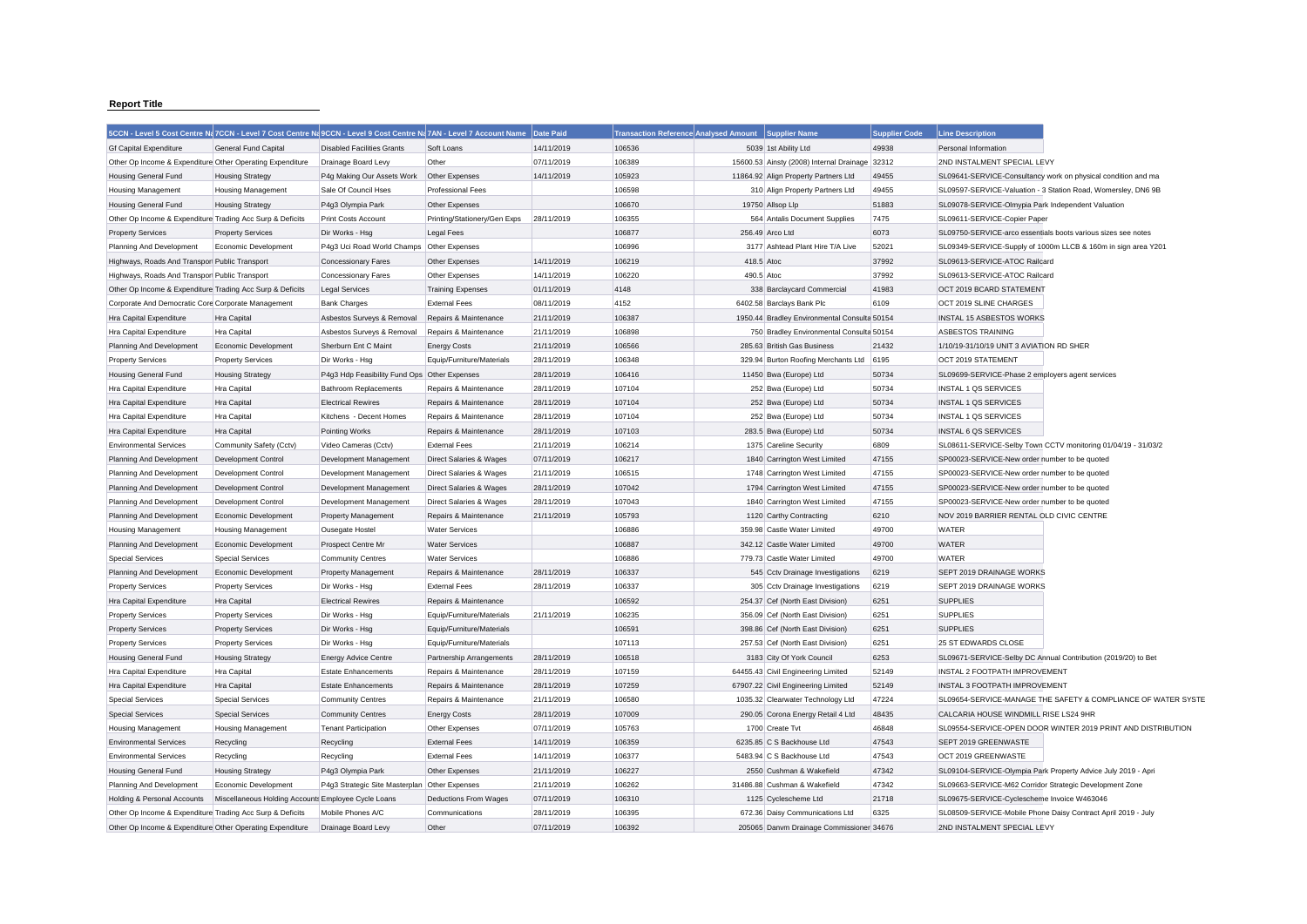| Gen Grants & Collection Fund                              | Taxation & Non-Specific Grants Gen Fund Income             |                                                   | Dclg                         | 29/11/2019 | 4164   | 124913 Department For Communities & 6345      |       | 19/11/19 NNDR/RSG                                             |                                                               |
|-----------------------------------------------------------|------------------------------------------------------------|---------------------------------------------------|------------------------------|------------|--------|-----------------------------------------------|-------|---------------------------------------------------------------|---------------------------------------------------------------|
| Holding & Personal Accounts                               | Miscellaneous Holding Accounts Nndr Payers Coll Fund (Old) |                                                   | <b>Collection Fund</b>       | 29/11/2019 | 4164   | 580352 Department For Communities & 6345      |       | 19/11/19 NNDR/RSG                                             |                                                               |
| <b>Gf Capital Expenditure</b>                             | General Fund Capital                                       | <b>Disabled Facilities Grants</b>                 | Soft Loans                   | 14/11/2019 | 106533 | 10295 Dolphin Mobility Yorkshire & Cui 40835  |       | Personal Information                                          |                                                               |
| <b>Housing Management</b>                                 | <b>Housing Management</b>                                  | Solid Fuel Serv-PInd                              | Repairs & Maintenance        | 21/11/2019 | 106243 | 275 D.R Owens                                 | 52270 | 11 HOLLYWOOD                                                  |                                                               |
| <b>Gf Capital Expenditure</b>                             | General Fund Capital                                       | <b>Disabled Facilities Grants</b>                 | Soft Loans                   | 14/11/2019 | 106534 | 4150.71 Easiaccess                            | 51282 | Personal Information                                          |                                                               |
| <b>Gf Capital Expenditure</b>                             | <b>General Fund Capital</b>                                | <b>Disabled Facilities Grants</b>                 | Soft Loans                   | 21/11/2019 | 106858 | 4150.71 Easiaccess                            | 51282 | Personal Information                                          |                                                               |
| Central Services To The Public Elections                  |                                                            | Elections                                         | Other Expenses               |            | 106876 | 20997.93 Electoral Reform Services            | 6390  | SL09777-SERVICE-Poll Cards Print and Post                     |                                                               |
| Central Services To The Public Elections                  |                                                            | Register Of Electors                              | Printing/Stationery/Gen Exps | 28/11/2019 | 106356 | 1201.06 Electoral Reform Services             | 6390  | SL09679-SERVICE-HEF/ITR Print, despatch, postage              |                                                               |
| Central Services To The Public Elections                  |                                                            | <b>Register Of Electors</b>                       | Printing/Stationery/Gen Exps |            | 106609 | 1189.41 Electoral Reform Services             | 6390  |                                                               | SL09810-SERVICE-Annual Canvass Costs from 1.9.19 to 31.10.19  |
| <b>Gf Capital Expenditure</b>                             | General Fund Capital                                       | Repair Assistance Loans                           | Soft Loans                   | 07/11/2019 | 106352 | 2504 Engie Regeneration Limited               | 43184 | Personal Information                                          |                                                               |
| <b>Housing Management</b>                                 | <b>Housing Management</b>                                  | <b>Ousegate Hostel</b>                            | Repairs & Maintenance        | 21/11/2019 | 106083 | 375 Engie Regeneration Limited                | 43184 | OUSEGATE LODGE CLEAR OUT GUTTER                               |                                                               |
| <b>Housing Management</b>                                 | <b>Housing Management</b>                                  | <b>Ousegate Hostel</b>                            | Repairs & Maintenance        | 21/11/2019 | 106106 | 500 Engie Regeneration Limited                | 43184 | ousegate lodge flat 4 redecoration                            |                                                               |
| <b>Housing Management</b>                                 | <b>Housing Management</b>                                  | Ousegate Hostel                                   | Repairs & Maintenance        | 28/11/2019 | 106107 | 1572 Engie Regeneration Limited               | 43184 | refurbishment works flat 5 ousegate lodg                      |                                                               |
| Hra Capital Expenditure                                   | Hra Capital                                                | Damp Works                                        | Repairs & Maintenance        | 07/11/2019 | 106412 | 38524.64 Engie Regeneration Limited           | 43184 | <b>INSTAL 8 DAMP WORKS</b>                                    |                                                               |
| Hra Capital Expenditure                                   | Hra Capital                                                | Fire Risk Assessments                             | Repairs & Maintenance        | 21/11/2019 | 106105 | 795 Engie Regeneration Limited                | 43184 | work at ousegate lodge fire stopping                          |                                                               |
| Hra Capital Expenditure                                   | Hra Capital                                                | Ousegate Hostel                                   | Repairs & Maintenance        | 28/11/2019 | 106107 | 3950 Engie Regeneration Limited               | 43184 | refurbishment works flat 5 ousegate lodg                      |                                                               |
| Hra Capital Expenditure                                   | Hra Capital                                                | Pointing Works                                    | Repairs & Maintenance        | 14/11/2019 | 106575 | 26928.15 Engie Regeneration Limited           | 43184 | pointing programme 2017/2019                                  |                                                               |
| <b>Cultural And Related Services</b>                      | Open Spaces                                                | Community Parks & Open Spac Repairs & Maintenance |                              |            | 106565 | 4805.25 Enterprise Managed Services Lt 6404   |       | NOV 2019 WASTE MANAGEMENT                                     |                                                               |
| <b>Cultural And Related Services</b>                      | Open Spaces                                                | <b>Grass Cutting</b>                              | Repairs & Maintenance        |            | 106565 | 3134.17 Enterprise Managed Services Lt 6404   |       | NOV 2019 WASTE MANAGEMENT                                     |                                                               |
| <b>Cultural And Related Services</b>                      | Open Spaces                                                | Maintain U.R. Areas                               | Repairs & Maintenance        |            | 106891 | 303.25 Enterprise Managed Services Lt 6404    |       | OCTOBER ADDITIONAL WORKS                                      |                                                               |
| <b>Cultural And Related Services</b>                      | Open Spaces                                                | Selby Park                                        | Repairs & Maintenance        |            | 106565 | 9636.1 Enterprise Managed Services Lt 6404    |       | NOV 2019 WASTE MANAGEMENT                                     |                                                               |
| <b>Cultural And Related Services</b>                      | Recreation & Sport                                         | Selby Leisure Centre                              | Repairs & Maintenance        |            | 106565 | 819.87 Enterprise Managed Services Lt 6404    |       | NOV 2019 WASTE MANAGEMENT                                     |                                                               |
| <b>Environmental Services</b>                             | <b>Cemetery Services</b>                                   | <b>Closed Burial Ground</b>                       | Repairs & Maintenance        |            | 106565 | 1235.48 Enterprise Managed Services Lt 6404   |       | NOV 2019 WASTE MANAGEMENT                                     |                                                               |
| <b>Environmental Services</b>                             | Recycling                                                  | Recycling                                         | <b>External Fees</b>         | 21/11/2019 | 106078 | 3072.3 Enterprise Managed Services Lt 6404    |       | UPLIFT OCT 2019                                               |                                                               |
| <b>Environmental Services</b>                             | Recycling                                                  | Recycling                                         | <b>External Fees</b>         |            | 106565 | 131085 Enterprise Managed Services Lt 6404    |       | NOV 2019 WASTE MANAGEMENT                                     |                                                               |
| <b>Environmental Services</b>                             | <b>Street Cleansing</b>                                    | <b>Street Cleansing</b>                           | <b>External Fees</b>         | 21/11/2019 | 106078 | 1195.96 Enterprise Managed Services Lt 6404   |       | UPLIFT OCT 2019                                               |                                                               |
| <b>Environmental Services</b>                             | <b>Street Cleansing</b>                                    | <b>Street Cleansing</b>                           | <b>External Fees</b>         |            | 106565 | 51027.67 Enterprise Managed Services Lt 6404  |       | NOV 2019 WASTE MANAGEMENT                                     |                                                               |
| <b>Environmental Services</b>                             | <b>Street Cleansing</b>                                    | <b>Street Cleansing</b>                           | <b>External Fees</b>         |            | 106891 | 1317.64 Enterprise Managed Services Lt 6404   |       | OCTOBER ADDITIONAL WORKS                                      |                                                               |
| <b>Environmental Services</b>                             | Trade Waste                                                | <b>Clinical Waste</b>                             | <b>External Fees</b>         |            | 106565 | 4783.36 Enterprise Managed Services Lt 6404   |       | NOV 2019 WASTE MANAGEMENT                                     |                                                               |
| <b>Environmental Services</b>                             | <b>Trade Waste</b>                                         | <b>Commercial Waste</b>                           | <b>External Fees</b>         | 21/11/2019 | 106078 | 660.7 Enterprise Managed Services Lt 6404     |       | UPLIFT OCT 2019                                               |                                                               |
| <b>Environmental Services</b>                             | <b>Trade Waste</b>                                         | <b>Commercial Waste</b>                           | <b>External Fees</b>         |            | 106565 | 28189.8 Enterprise Managed Services Lt 6404   |       | NOV 2019 WASTE MANAGEMENT                                     |                                                               |
| <b>Environmental Services</b>                             | <b>Waste Collection</b>                                    | Dom.Wheeled Bins/Sac                              | <b>External Fees</b>         | 21/11/2019 | 106078 | 564.81 Enterprise Managed Services Lt 6404    |       | UPLIFT OCT 2019                                               |                                                               |
| <b>Environmental Services</b>                             | Waste Collection                                           | Dom.Wheeled Bins/Sac                              | <b>External Fees</b>         |            | 106564 | 3025.62 Enterprise Managed Services Lt 6404   |       | NOV 2019 SATURDAY DELIVERIES                                  |                                                               |
| <b>Environmental Services</b>                             | <b>Waste Collection</b>                                    | Dom.Wheeled Bins/Sac                              | <b>External Fees</b>         |            | 106565 | 24098.45 Enterprise Managed Services Lt 6404  |       | NOV 2019 WASTE MANAGEMENT                                     |                                                               |
| <b>Environmental Services</b>                             | <b>Waste Collection</b>                                    | <b>Refuse Collection General</b>                  | Advertising                  |            | 106565 | 1811.67 Enterprise Managed Services Lt 6404   |       | NOV 2019 WASTE MANAGEMENT                                     |                                                               |
| <b>Environmental Services</b>                             | <b>Waste Collection</b>                                    | <b>Refuse Collection General</b>                  | <b>External Fees</b>         | 21/11/2019 | 106078 | 2382.41 Enterprise Managed Services Lt 6404   |       | UPLIFT OCT 2019                                               |                                                               |
| <b>Environmental Services</b>                             | <b>Waste Collection</b>                                    | <b>Refuse Collection General</b>                  | <b>External Fees</b>         | 28/11/2019 | 106120 | 278.71 Enterprise Managed Services Lt 6404    |       | uplift october 2019                                           |                                                               |
| <b>Environmental Services</b>                             | <b>Waste Collection</b>                                    | <b>Refuse Collection General</b>                  | <b>External Fees</b>         |            | 106562 | 11891.72 Enterprise Managed Services Lt 6404  |       | NOV 2019 ADD GREEN RESOURCE                                   |                                                               |
| <b>Environmental Services</b>                             | <b>Waste Collection</b>                                    | <b>Refuse Collection General</b>                  | <b>External Fees</b>         |            | 106563 | 6859.78 Enterprise Managed Services Lt 6404   |       | NOV 2019 ADD KERBSIDE                                         |                                                               |
| <b>Environmental Services</b>                             | <b>Waste Collection</b>                                    | <b>Refuse Collection General</b>                  | <b>External Fees</b>         |            | 106565 | 101649.53 Enterprise Managed Services Lt 6404 |       | NOV 2019 WASTE MANAGEMENT                                     |                                                               |
| <b>Environmental Services</b>                             | <b>Waste Collection</b>                                    | <b>Refuse Collection General</b>                  | <b>External Fees</b>         |            | 106891 | 11354.52 Enterprise Managed Services Lt 6404  |       | OCTOBER ADDITIONAL WORKS                                      |                                                               |
| Highways, Roads And Transpor Parking Services             |                                                            | Car Parks-Other                                   | Repairs & Maintenance        |            | 106565 | 304.61 Enterprise Managed Services Lt 6404    |       | NOV 2019 WASTE MANAGEMENT                                     |                                                               |
| <b>Special Services</b>                                   | <b>Special Services</b>                                    | Grassed Areas & Open Spaces Repairs & Maintenance |                              |            | 106565 | 8255.39 Enterprise Managed Services Lt 6404   |       | NOV 2019 WASTE MANAGEMENT                                     |                                                               |
| <b>Special Services</b>                                   | <b>Special Services</b>                                    | Grassed Areas & Open Spaces Repairs & Maintenance |                              |            | 106891 | 418.93 Enterprise Managed Services Lt 6404    |       | OCTOBER ADDITIONAL WORKS                                      |                                                               |
| <b>Environmental Services</b>                             | Regulatory Servics - Eh                                    | Licences-Other                                    | <b>External Fees</b>         | 28/11/2019 | 106376 | 425.94 Forest House Vets Ltd                  | 6457  | SL09764-SERVICE-Invoice 1-15722                               |                                                               |
| Hra Capital Expenditure                                   | <b>Hra Capital</b>                                         | Roof Replacement                                  | Repairs & Maintenance        | 21/11/2019 | 106118 | 300 Gibson Design Consultancy                 | 6485  | <b>WESTFIELD CRESCENT</b>                                     |                                                               |
| Planning And Development                                  | <b>Community Development</b>                               | Community Engagement Forum External Fees          |                              | 28/11/2019 | 106513 | 1000 Groundwork North Yorkshire               | 6506  | SL09756-SERVICE-Provision of Service for Central CEF          |                                                               |
| Planning And Development                                  | Economic Development                                       | P4g3 Uci Road World Champs Other Expenses         |                              | 28/11/2019 | 106394 | 1080 G&S Toilet Hire Ltd                      | 52020 | SL09318-SERVICE-Supply of x8 accessible toilets - Tadcaster U |                                                               |
| Other Op Income & Expenditure Trading Acc Surp & Deficits |                                                            | Access Selby - Contact Centre   Rents             |                              | 21/11/2019 | 106790 | 15628 Gvfm Limited                            | 27552 | 25/12/19-24/03/20 RENT & SERVICE CHG ACC                      |                                                               |
| <b>Housing General Fund</b>                               | <b>Housing Strategy</b>                                    | P4g Empty Homes                                   | Other Expenses               | 07/11/2019 | 106303 | 6000 Personal Information                     | 52288 | Personal Information                                          |                                                               |
| Planning And Development                                  | <b>Development Control</b>                                 | Development Management                            | <b>Professional Fees</b>     | 21/11/2019 | 106379 | 1599 Harrogate Borough Council                | 6523  |                                                               | SL09542-SERVICE-Order to cover Inv No 3337952 for Conservatio |
| Planning And Development                                  | Development Control                                        | Development Management                            | Printing/Stationery/Gen Exps |            | 106601 | 2775 Havmarket Media Group                    | 6540  | SL09149-SERVICE-DCPonline subscription renewal                |                                                               |
| <b>Environmental Services</b>                             | Regulatory Servics - Eh                                    | <b>Public Conveniences</b>                        | <b>External Fees</b>         | 28/11/2019 | 106307 | 4049.62 Healthmatic Ltd                       | 6545  | SL08264-SERVICE-Maintenance and cleaning of public toilets 1  |                                                               |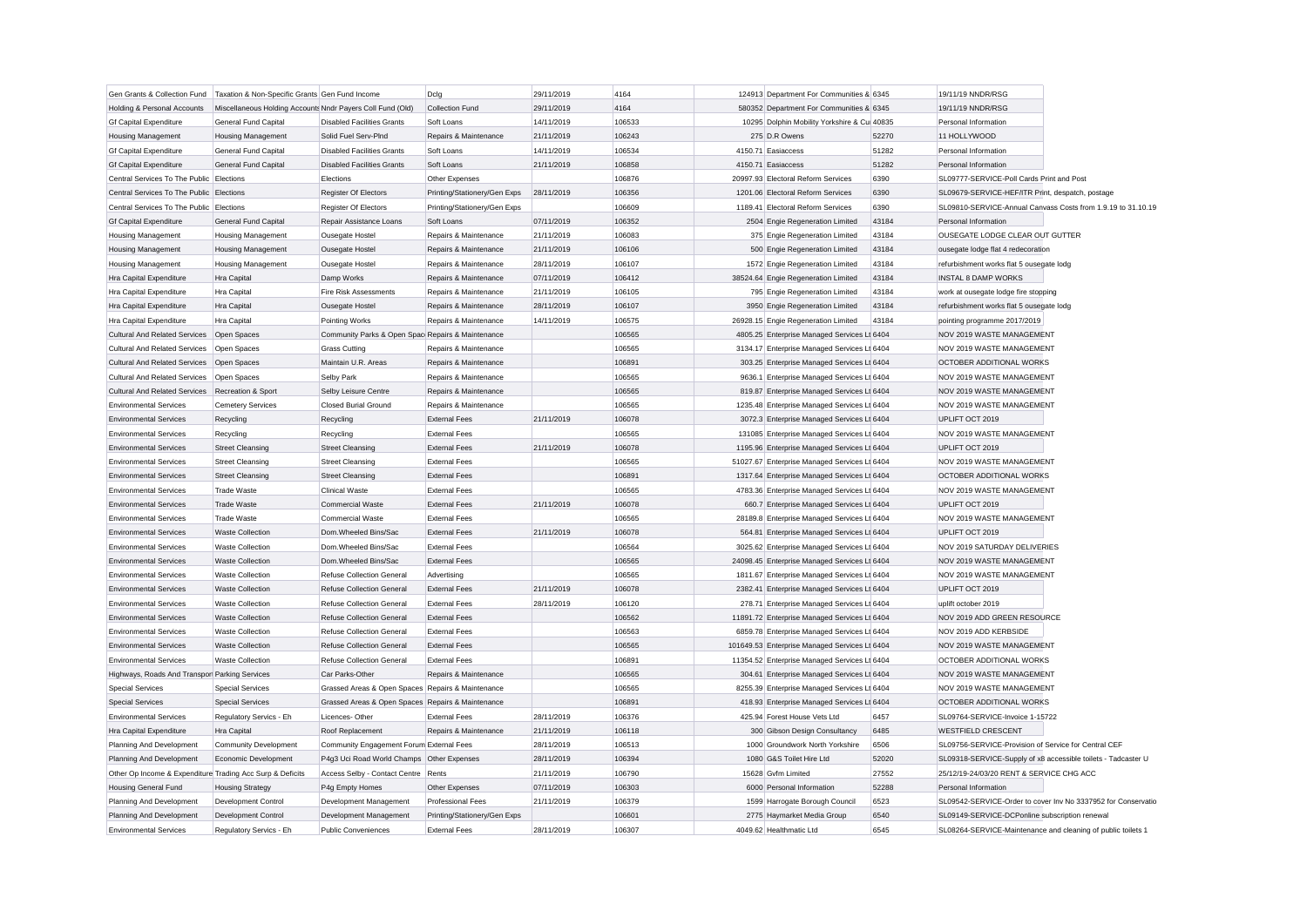| Planning And Development                                  | <b>Economic Development</b> | P4g Open For Business                                | Other Expenses                          | 21/11/2019 | 106101 | 1700 Hemming Group Ltd                    | 48175 | SL09627-SERVICE-MIPIM suplement MJ magazine 10 oct            |
|-----------------------------------------------------------|-----------------------------|------------------------------------------------------|-----------------------------------------|------------|--------|-------------------------------------------|-------|---------------------------------------------------------------|
| Holding & Personal Accounts                               | <b>Control Accounts</b>     | <b>Creditors Control</b>                             | Tax Deduct On Contract Payme 07/11/2019 |            | 106386 | 594.68 Hm Revenue & Customs               | 6590  | NOV 2019 CIS DEDUCTIONS                                       |
| <b>Property Services</b>                                  | <b>Property Services</b>    | Dir Works - Hsg                                      | <b>External Fees</b>                    | 28/11/2019 | 106405 | 700 Hobman Doors                          | 6596  | 2 PARK RD BARLOW GARAGE DOOR INSTAL                           |
| <b>Property Services</b>                                  | <b>Property Services</b>    | Dir Works - Hsg                                      | <b>External Fees</b>                    | 28/11/2019 | 106406 | 700 Hobman Doors                          | 6596  | 4 PARK RD BARLOW GARAGE DOOR INSTAL                           |
| Hra Capital Expenditure                                   | Hra Capital                 | <b>Central Heating Systems</b>                       | Repairs & Maintenance                   | 21/11/2019 | 106334 | 285 Home Maintenance                      | 47112 | 5 PROSPECT PLACE                                              |
| Hra Capital Expenditure                                   | Hra Capital                 | <b>Central Heating Systems</b>                       | Repairs & Maintenance                   |            | 106788 | 10025.02 Home Utility Group Limited       | 47533 | 1 MAIN RD NEWLAND SELBY YO8 8PR                               |
| Hra Capital Expenditure                                   | Hra Capital                 | Energy Efficiency Programme Repairs & Maintenance    |                                         | 28/11/2019 | 106402 | 10025.02 Home Utility Group Limited       | 47533 | 29 CROFT LEA CRIDLING STUBBS WF11 0AY                         |
| Hra Capital Expenditure                                   | Hra Capital                 | Energy Efficiency Programme                          | Repairs & Maintenance                   | 28/11/2019 | 106403 | 10025.02 Home Utility Group Limited       | 47533 | 11 CROFT LEA CRIDLING STUBBS WF11 0AY                         |
| <b>Gf Capital Expenditure</b>                             | General Fund Capital        | Ict - Capital                                        | Computing                               |            | 106577 | 7410 Idox Software Ltd                    | 6622  | SL09658-SERVICE-Server upgrades TLC/Uniform/PA                |
| Other Op Income & Expenditure Trading Acc Surp & Deficits |                             | Access Selby - Contact Centre External Fees          |                                         |            | 107058 | 410.68 Initial Washroom Solutions         | 6631  | 28/11/19-27/2/20 NAPPY UNIT                                   |
| <b>Property Services</b>                                  | <b>Property Services</b>    | Dir Works - Hsg                                      | Equip/Furniture/Materials               | 28/11/2019 | 106767 | 320 J&D Decorating And Property M 36796   |       | 1038910, 103562, 1034650 GUTTER CLEANING                      |
| <b>Property Services</b>                                  | <b>Property Services</b>    | Dir Works - Hsg                                      | Other Expenses                          | 21/11/2019 | 106365 | 325 J&D Decorating And Property M 36796   |       | 2 BELMONT BROTHERTON                                          |
| <b>Property Services</b>                                  | <b>Property Services</b>    | Dir Works - Hsg                                      | Other Expenses                          | 21/11/2019 | 106366 | 340 J&D Decorating And Property M 36796   |       | 5 GANT WALK SELBY                                             |
| <b>Property Services</b>                                  | <b>Property Services</b>    | Dir Works - Hsg                                      | Other Expenses                          | 21/11/2019 | 106369 | 350 J&D Decorating And Property M 36796   |       | 62 FIRTREE CRESCENT TADCASTER                                 |
| <b>Property Services</b>                                  | <b>Property Services</b>    | Dir Works - Hsa                                      | Other Expenses                          | 21/11/2019 | 106370 | 400 J&D Decorating And Property M 36796   |       | 9 WAVELL STREET SELBY                                         |
| <b>Property Services</b>                                  | <b>Property Services</b>    | Dir Works - Hsg                                      | Other Expenses                          | 28/11/2019 | 106764 | 1160 J&D Decorating And Property M 36796  |       | 23 AUSTERBANK VIEW TADCASTER                                  |
| <b>Property Services</b>                                  | <b>Property Services</b>    | Dir Works - Hsg                                      | Other Expenses                          | 28/11/2019 | 107065 | 900 J&D Decorating And Property M 36796   |       | 53B FARIFIELD FAIRBURN                                        |
| Planning And Development                                  | <b>Development Control</b>  | Development Management                               | <b>Professional Fees</b>                | 07/11/2019 | 106410 | 8745.83 Kings Chambers                    | 49053 | GASCOIGNE WOOD INTERCHANGE SHERBURN                           |
| Planning And Development                                  | Development Control         | Development Management                               | <b>Professional Fees</b>                | 21/11/2019 | 106859 | 2500 Kings Chambers                       | 34560 | <b>GRANGE FARM NEWTHORPE</b>                                  |
| Hra Capital Expenditure                                   | Hra Capital                 | Kitchens - Decent Homes                              | Repairs & Maintenance                   | 21/11/2019 | 106076 | 490 Kml Flooring Limited                  | 6704  | 62 FIRTREE CRESCENT TADCASTER                                 |
| Hra Capital Expenditure                                   | Hra Capital                 | Kitchens - Decent Homes                              | Repairs & Maintenance                   | 21/11/2019 | 106289 | 350 Kml Flooring Limited                  | 6704  | 31 BEECHWOOD CROFT SHERBURN                                   |
| Hra Capital Expenditure                                   | Hra Capital                 | Kitchens - Decent Homes                              | Repairs & Maintenance                   |            | 107077 | 450 Kml Flooring Limited                  | 6704  | 22 ST WILFRIDS CLOSE BRAYTON                                  |
| Hra Capital Expenditure                                   | Hra Capital                 | Sheltered Homes Adaption                             | Repairs & Maintenance                   | 21/11/2019 | 106110 | 450 Kml Flooring Limited                  | 6704  | Personal Information                                          |
| Hra Capital Expenditure                                   | Hra Capital                 | Sheltered Homes Adaption                             | Repairs & Maintenance                   |            | 106811 | 440 Kml Flooring Limited                  | 6704  | Personal Information                                          |
| Planning And Development                                  | Development Control         | Development Management                               | <b>Professional Fees</b>                | 07/11/2019 | 106411 | 600 Landmark Chambers                     | 49318 | THE BOYS SUNDAY SCHOOL TAD LS24 9AQ                           |
| Planning And Development                                  | <b>Development Control</b>  | Development Management                               | <b>Professional Fees</b>                | 14/11/2019 | 106503 | 1000 Landmark Chambers                    | 49318 | REVIEW OF PLANNING CONDITION & RESERVED                       |
| Planning And Development                                  | Development Control         | Development Management                               | <b>Professional Fees</b>                | 14/11/2019 | 106504 | 800 Landmark Chambers                     | 49318 | REVIEW OF PLANNING CONDITION & RESERVED                       |
| <b>Cultural And Related Services</b>                      | Tourism                     | P4g Celebrating Selby 950                            | Other Expenses                          |            | 107050 | 440 Lazenby Brown                         | 51636 | SL09782-SERVICE-Selby 950 - Keepsake Leaflet for Pilgrim      |
| Other Op Income & Expenditure Trading Acc Surp & Deficits |                             | Human Resources                                      | <b>Training Expenses</b>                | 14/11/2019 | 106285 | 2200 Leeds Beckett University             | 47397 | SL09294-SERVICE-IOA Acoustics Diploma                         |
| Hra Capital Expenditure                                   | Hra Capital                 | <b>Central Heating Systems</b>                       | Repairs & Maintenance                   | 07/11/2019 | 106283 | 1348 Leeds Environmental Design As 51568  |       | SL08684-SERVICE-CENTRAL HEATING SERVICE AND REPAIR SPEC       |
| Hra Capital Expenditure                                   | Hra Capital                 | <b>Electrical Rewires</b>                            | Repairs & Maintenance                   | 07/11/2019 | 106283 | 998 Leeds Environmental Design As 51568   |       | SL08684-SERVICE-ELECTRICAL RE-WIRE SPEC                       |
| Hra Capital Expenditure                                   | Hra Capital                 | <b>Electrical Rewires</b>                            | Repairs & Maintenance                   | 07/11/2019 | 106283 | 741.5 Leeds Environmental Design As 51568 |       | SL08684-SERVICE-MEET CLIENT PROJECT SETUP                     |
| Hra Capital Expenditure                                   | Hra Capital                 | Kitchens - Decent Homes                              | Repairs & Maintenance                   | 07/11/2019 | 106283 | 330 Leeds Environmental Design As 51568   |       | SL08684-SERVICE-KITCHEN AND BATHROOM M+E SPEC                 |
| <b>Housing Management</b>                                 | <b>Housing Management</b>   | <b>Housing Management</b>                            | <b>Legal Fees</b>                       | 29/11/2019 | 4166   | 1746 Liberata Uk Ltd                      | 36656 | OCT 2019 PCOL CLAIMS                                          |
| Planning And Development                                  | Development Control         | Development Management                               | Direct Salaries & Wages                 | 07/11/2019 | 106127 | 637.29 Macdonald & Company Freelan 47534  |       | SP00024-SERVICE-Order no. to be quoted on invoices            |
| Planning And Development                                  | Development Control         | Development Management                               | Direct Salaries & Wages                 | 28/11/2019 | 106415 | 2416.17 Macdonald & Company Freelan 47534 |       | SP00024-SERVICE-Order no, to be quoted on invoices            |
| Planning And Development                                  | Development Control         | Development Management                               | Direct Salaries & Wages                 | 28/11/2019 | 106758 | 2188.17 Macdonald & Company Freelan 47534 |       | SP00024-SERVICE-Order no. to be quoted on invoices            |
| <b>Cultural And Related Services</b>                      | Tourism                     | P4g Celebrating Selby 950                            | Other Expenses                          | 14/11/2019 | 106514 | 510 Manic Chord Theatre                   | 52189 | SL09497-SERVICE-Selby 950 - Outdoor Theatre Production, The U |
| <b>Housing General Fund</b>                               | <b>Housing Strategy</b>     | P4g3 Stepping Up Hsg Delivery Other Expenses         |                                         | 14/11/2019 | 105115 | 1650 Marcus Taperell                      | 7302  | SL09630-SERVICE-TREE WORK HDP BURN. TO FELLING AND REMOVAL OF |
| <b>Housing General Fund</b>                               | <b>Housing Strategy</b>     | P4g3 Stepping Up Hsg Delivery Other Expenses         |                                         | 14/11/2019 | 105791 | 400 Marcus Taperell                       | 7302  | SL09631-SERVICE-TO CARRY OUT TREE WORKS AT HAMBLETONHDP       |
| <b>Housing Management</b>                                 | <b>Housing Management</b>   | Estate Man. Costs                                    | Other Expenses                          | 21/11/2019 | 106774 | 400 Marcus Taperell                       | 7302  | SL09562-SERVICE-Conifer works at 4 Hollygarth Lane            |
| Hra Capital Expenditure                                   | Hra Capital                 | Void Property Repairs                                | Direct Salaries & Wages                 | 14/11/2019 | 106409 | 645.65 Matrix Scm Limited                 | 48241 | SL09097-SERVICE-Agency Staffing                               |
| Hra Capital Expenditure                                   | Hra Capital                 | Void Property Repairs                                | Direct Salaries & Wages                 | 14/11/2019 | 106409 | 631.96 Matrix Scm Limited                 | 48241 | SL09103-SERVICE-Agency Staffing                               |
| Hra Capital Expenditure                                   | Hra Capital                 | Void Property Repairs                                | Direct Salaries & Wages                 | 28/11/2019 | 107020 | 645.65 Matrix Scm Limited                 | 48241 | SL09568-SERVICE-Agency Staff                                  |
| Hra Capital Expenditure                                   | Hra Capital                 | Void Property Repairs                                | Direct Salaries & Wages                 | 28/11/2019 | 107020 | 631.96 Matrix Scm Limited                 | 48241 | SL09569-SERVICE-Agency Staff                                  |
| Hra Capital Expenditure                                   | Hra Capital                 | Void Property Repairs                                | Direct Salaries & Wages                 |            | 107153 | 631.96 Matrix Scm Limited                 | 48241 | SL09569-SERVICE-Agency Staff                                  |
| Hra Capital Expenditure                                   | Hra Capital                 | Void Property Repairs                                | Direct Salaries & Wages                 |            | 107268 | 645.65 Matrix Scm Limited                 | 48241 | SL09568-SERVICE-Agency Staff                                  |
| Hra Capital Expenditure                                   | Hra Capital                 | Void Property Repairs                                | Direct Salaries & Wages                 |            | 107268 | 1263.92 Matrix Scm Limited                | 48241 | SL09569-SERVICE-Agency Staff                                  |
| Other Op Income & Expenditure Trading Acc Surp & Deficits |                             | Property Management                                  | Direct Salaries & Wages                 | 14/11/2019 | 106409 | 1660.56 Matrix Scm Limited                | 48241 | SL09374-SERVICE- Agency Costs                                 |
| Other Op Income & Expenditure Trading Acc Surp & Deficits |                             | Property Management                                  | Direct Salaries & Wages                 | 28/11/2019 | 107020 | 1795.2 Matrix Scm Limited                 | 48241 | SL09752-SERVICE-Agency Fees                                   |
| Other Op Income & Expenditure Trading Acc Surp & Deficits |                             | <b>Property Management</b>                           | Direct Salaries & Wages                 |            | 107153 | 1211.76 Matrix Scm Limited                | 48241 | SL09752-SERVICE-Agency Fees                                   |
| Other Op Income & Expenditure Trading Acc Surp & Deficits |                             | Property Management                                  | Direct Salaries & Wages                 |            | 107268 | 516.12 Matrix Scm Limited                 | 48241 | SL09374-SERVICE- Agency Costs                                 |
| Planning And Development                                  | Economic Development        | Hsg Development & Regenerati Direct Salaries & Wages |                                         |            | 107268 | 852.72 Matrix Scm Limited                 | 48241 | SL08556-SERVICE-Agency Placement                              |
|                                                           |                             |                                                      |                                         |            |        |                                           |       |                                                               |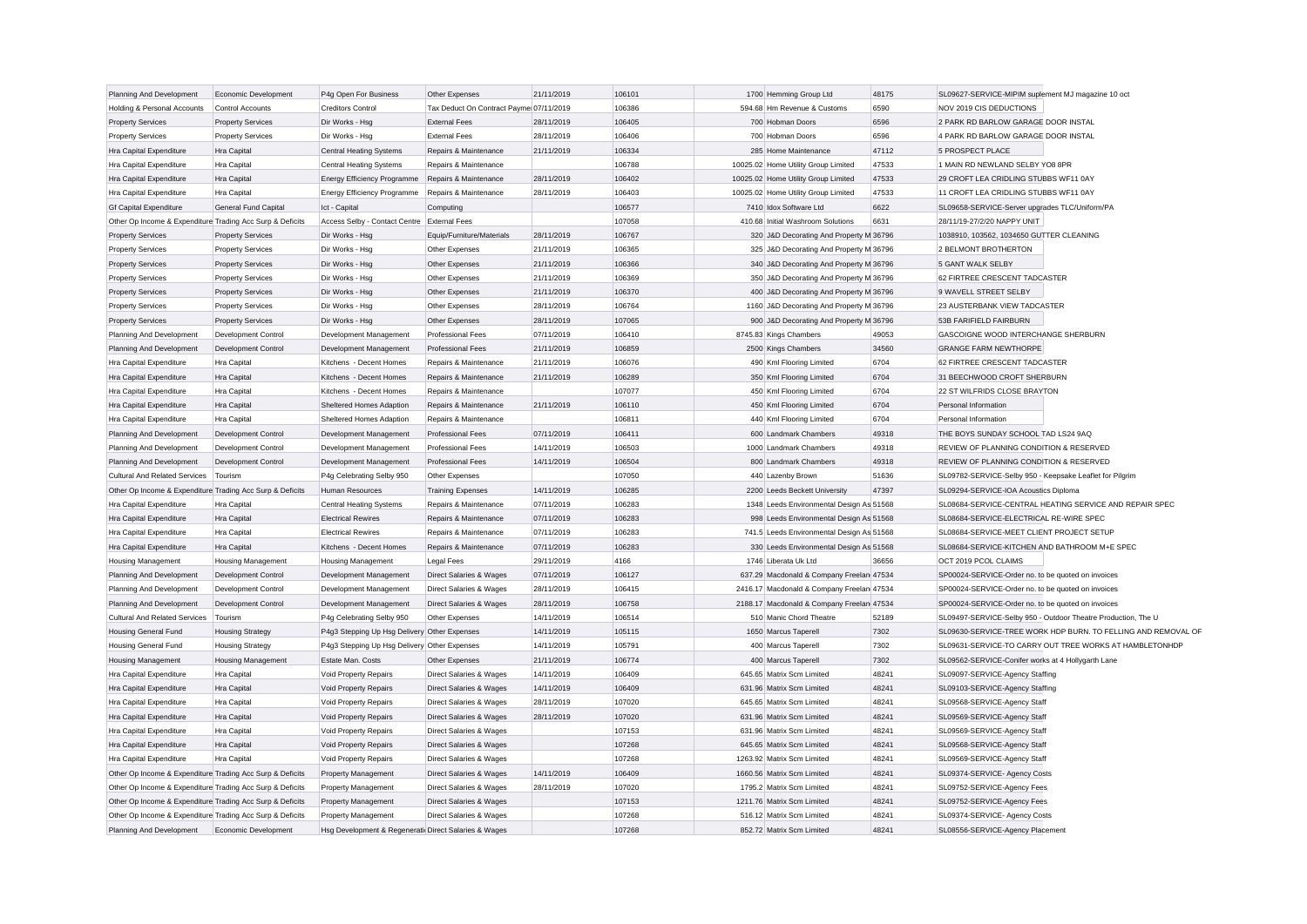| Planning And Development                                  | Economic Development                                                                   | Hsg Development & Regenerati Direct Salaries & Wages                            |                                                      |                          | 107268           | 291.72 Matrix Scm Limited                                                                 | 48241 | SL09145-SERVICE-Agency Staffing                               |
|-----------------------------------------------------------|----------------------------------------------------------------------------------------|---------------------------------------------------------------------------------|------------------------------------------------------|--------------------------|------------------|-------------------------------------------------------------------------------------------|-------|---------------------------------------------------------------|
| Hra Capital Expenditure                                   | Hra Capital                                                                            | Asbestos Surveys & Removal                                                      | Repairs & Maintenance                                | 21/11/2019               | 106799           | 3710.56 Mcp Environmental                                                                 | 50124 | ASBESTOS REMOVAL WORKS                                        |
| <b>Housing General Fund</b>                               | <b>Housing Strategy</b>                                                                | P4q3 Hdp Feasibility Fund Ops Other Expenses                                    |                                                      | 28/11/2019               | 106414           | 3016.5 Meadowsprite Ltd T/A Barkers F 52124                                               |       | SL09391-SERVICE-Phase 2 - Enabling works - Fencing and bollar |
| <b>Housing Management</b>                                 | <b>Housing Management</b>                                                              | Central Heating-Gas                                                             | Repairs & Maintenance                                | 14/11/2019               | 106574           | 23237.93 Mears Limited                                                                    | 48311 | payment 31 SDC gas maintenance contract                       |
| <b>Housing Management</b>                                 | <b>Housing Management</b>                                                              | Central Heating-Gas                                                             | Repairs & Maintenance                                | 14/11/2019               | 106672           | 21311.4 Mears Limited                                                                     | 48311 | <b>GAS MAINTENANCE</b>                                        |
| Hra Capital Expenditure                                   | Hra Capital                                                                            | <b>Central Heating Systems</b>                                                  | Repairs & Maintenance                                | 14/11/2019               | 106574           | 22683.45 Mears Limited                                                                    | 48311 | payment 31 SDC gas maintenance contract                       |
| Hra Capital Expenditure                                   | Hra Capital                                                                            | <b>Central Heating Systems</b>                                                  | Repairs & Maintenance                                | 14/11/2019               | 106672           | 32645.28 Mears Limited                                                                    | 48311 | <b>GAS MAINTENANCE</b>                                        |
| <b>Hra Capital Expenditure</b>                            | Hra Capital                                                                            | Asbestos Surveys & Removal                                                      | Repairs & Maintenance                                |                          | 107071           | 6857 Michael Walsh (Plasterers) Ltd 7419                                                  |       | 27 MEADOW VIEW SHERBURN                                       |
| <b>Property Services</b>                                  | <b>Property Services</b>                                                               | Dir Works - Hsa                                                                 | <b>External Fees</b>                                 | 21/11/2019               | 105771           | 1312.5 Michael Walsh (Plasterers) Ltd 7419                                                |       | 28 beech tree tadcaster                                       |
| <b>Property Services</b>                                  | <b>Property Services</b>                                                               | Dir Works - Hsg                                                                 | <b>External Fees</b>                                 | 21/11/2019               | 105773           | 1603.5 Michael Walsh (Plasterers) Ltd 7419                                                |       | 62 FIRTREE CRESCENT TADCASTER                                 |
| Other Op Income & Expenditure Trading Acc Surp & Deficits |                                                                                        | Human Resources                                                                 | <b>Professional Fees</b>                             | 21/11/2019               | 106260           | 515 Mind Matters Counselling Llp                                                          | 49206 | SL09666-SERVICE-Mind Matters Counselling to 31.10.2019        |
| <b>Housing Management</b>                                 | <b>Housing Management</b>                                                              | <b>Central Heating-Gas</b>                                                      | <b>Professional Fees</b>                             |                          | 106782           | 641.52 Morgan Lambert Ltd                                                                 | 6835  | 7/11/19 THIRD PARTY QUALITY AUDITS                            |
| Other Op Income & Expenditure Trading Acc Surp & Deficits |                                                                                        | Human Resources                                                                 | Severence Payments                                   | 01/11/2019               | 4146             | 10000 Personal Information                                                                | 31380 | Personal Information                                          |
| Holding & Personal Accounts                               | Miscellaneous Holding Accounts Rent Payers Account                                     |                                                                                 | <b>Rent Refunds</b>                                  | 14/11/2019               | 105415           | 692.52 Personal Information                                                               | 45753 | <b>OVERPAID RENT</b>                                          |
| Highways, Roads And Transpor Parking Services             |                                                                                        | Car Parks-Other                                                                 | Repairs & Maintenance                                | 28/11/2019               | 106505           | 375 Nagels Uk Ltd                                                                         | 49098 | SL09500-SERVICE-CAR PARK TICKETS AS PER YOUR ORDER NO 31595   |
| Holding & Personal Accounts                               | Miscellaneous Holding Accounts Sect 106 - Healthcare                                   |                                                                                 | Sherburn In Elmet Parish                             | 21/11/2019               | 106669           | 13881 Nhs England                                                                         | 48314 | S106 HEALTH CONTRIB SHERBURN ONLY                             |
| Hra Capital Expenditure                                   | Hra Capital                                                                            | <b>Empty Homes Programme</b>                                                    | Repairs & Maintenance                                | 21/11/2019               | 106772           | 585 Northern Gas Networks Ltd                                                             | 34757 | 15A EAST ACRES BYRAM WF11 9DX                                 |
| <b>Gf Capital Expenditure</b>                             | General Fund Capital                                                                   | Ict - Capital                                                                   | Computing                                            |                          | 106597           | 10000 Northgate Public Services (Uk) I 47740                                              |       | SL09585-SERVICE-Server Migration for M3PP EH & Monitor includ |
| Other Op Income & Expenditure Trading Acc Surp & Deficits |                                                                                        | Data & System                                                                   | Computing                                            | 28/11/2019               | 106516           | 774 Northgate Public Services (Uk) I 47740                                                |       | SL09601-SERVICE-Adlib Software Maintenance Renewal            |
| Gen Grants & Collection Fund                              | Taxation & Non-Specific Grants Gen Fund Income                                         |                                                                                 | Dcla                                                 | 29/11/2019               | 4162             | 439971 North Yorkshire County Council 32208                                               |       | 19/11/19 RETAINED BUSINESS RATES                              |
| Holding & Personal Accounts                               | Miscellaneous Holding Accounts C. Tax Payers Coll Fund Acc                             |                                                                                 | Nycc Precept                                         | 01/11/2019               | 106268           | 3742192 North Yorkshire County Council 32208                                              |       | 05/11/19 PRECEPT INSTALMENT                                   |
| Holding & Personal Accounts                               | Miscellaneous Holding Accounts Nndr Payers Coll Fund (Old)                             |                                                                                 | <b>Collection Fund</b>                               | 29/11/2019               | 4162             | 495327 North Yorkshire County Council 32208                                               |       | 19/11/19 RETAINED BUSINESS RATES                              |
| Holding & Personal Accounts                               |                                                                                        | Miscellaneous Holding Accounts Sect 106 Educate - Dev Contrib Eggborough Parish |                                                      | 14/11/2019               | 106667           | 13596 North Yorkshire County Council 31845                                                |       | 100-CE-26701-0973-E2363-00000-00000                           |
| Holding & Personal Accounts                               | Miscellaneous Holding Accounts Sect 106 Public Tran / Traffic Sherburn In Elmet Parish |                                                                                 |                                                      | 14/11/2019               | 106668           | 37500 North Yorkshire County Council 6902                                                 |       | 200-CK-05582-0945-10663                                       |
| Other Op Income & Expenditure Trading Acc Surp & Deficits |                                                                                        | Central Telephones                                                              | Communications                                       | 14/11/2019               | 105398           | 573.99 North Yorkshire County Council 6902                                                |       | SL09656-SERVICE-NYCC Telephone Azzuri Calls Billing           |
| Other Op Income & Expenditure Trading Acc Surp & Deficits |                                                                                        | <b>Human Resources</b>                                                          | <b>External Fees</b>                                 |                          | 107060           | 4000 North Yorkshire County Council 6902                                                  |       | SL09814-SERVICE-OD Work                                       |
| Holding & Personal Accounts                               | Miscellaneous Holding Accounts C. Tax Payers Coll Fund Acc                             |                                                                                 | Nyfra Precept                                        | 01/11/2019               | 106267           | 203412 North Yorkshire Fire & Rescue 32207                                                |       | 05/11/19 PRECEPT INSTALMENT                                   |
| Holding & Personal Accounts                               | Miscellaneous Holding Accounts Nndr Payers Coll Fund (Old)                             |                                                                                 | <b>Collection Fund</b>                               | 29/11/2019               | 4161             | 23103 North Yorkshire Fire & Rescue 32207                                                 |       | 19/11/19 RETAINED BUSINESS RATES                              |
| Holding & Personal Accounts                               | Miscellaneous Holding Accounts C. Tax Payers Coll Fund Acc                             |                                                                                 | Nypa Precept                                         | 01/11/2019               | 106269           | 729995 North Yorkshire Pcc                                                                | 32209 | 05/11/19 PRECEPT INSTALMENT                                   |
| Hra Capital Expenditure                                   | Hra Capital                                                                            | <b>External Cyclical Repairs</b>                                                | Repairs & Maintenance                                | 21/11/2019               | 106773           | 1226.22 Novus Property Solutions Ltd                                                      | 50184 | INSTAL 9 CYCLICAL REPAIRS PROGRAMME                           |
| Hra Capital Expenditure                                   | Hra Capital                                                                            | <b>External Door Replacements</b>                                               | Repairs & Maintenance                                | 14/11/2019               | 106508           | 6547.4 Novus Property Solutions Ltd                                                       | 50184 | INSTAL 1 CYCLICAL REPAIRS & DOOR REPLACE                      |
| <b>Hra Capital Expenditure</b>                            | Hra Capital                                                                            | <b>External Door Replacements</b>                                               | Repairs & Maintenance                                | 21/11/2019               | 106773           | 6948.58 Novus Property Solutions Ltd                                                      | 50184 | INSTAL 9 CYCLICAL REPAIRS PROGRAMME                           |
| Other Op Income & Expenditure Trading Acc Surp & Deficits |                                                                                        | Access Selby - Contact Centre                                                   | <b>Energy Costs</b>                                  | 21/11/2019               | 106567           | 1108.31 Npower Ltd                                                                        | 6917  | 1/10/19-31/10/19 MARKET CROSS SELBY                           |
| Planning And Development                                  | Economic Development                                                                   | Prospect Centre Mr                                                              | <b>Energy Costs</b>                                  | 21/11/2019               | 105282           | 462.27 Npower Ltd                                                                         | 6917  | 13/6/19-30/9/19 UNIT 7 PROSPECT CENTRE                        |
| Planning And Development                                  | Economic Development                                                                   | Prospect Centre Mr                                                              |                                                      | 21/11/2019               | 106624           | 1179.96 Npower Ltd                                                                        | 6917  | PROSPECT CENTRE JAN - MAR 19 ELECTRIC                         |
| Planning And Development                                  | Economic Development                                                                   | The Vivars Mr                                                                   | <b>Energy Costs</b>                                  | 28/11/2019               | 106664           | 547.88 Npower Ltd                                                                         | 6917  | VIVARS COMMUNAL OCT 19                                        |
| <b>Special Services</b>                                   | <b>Special Services</b>                                                                | <b>Community Centres</b>                                                        | <b>Energy Costs</b>                                  | 21/11/2019               | 106570           | 1607.23 Npower Ltd                                                                        | 6917  | 1/10/19-31/10/19 ST WILFRIDS COURT                            |
| Special Services                                          | <b>Special Services</b>                                                                |                                                                                 | <b>Energy Costs</b>                                  | 21/11/2019               | 106616           | 682.45 Noower Ltd                                                                         | 6917  | LAURIE BACKHOUSE OCT 19 ELECTRICITY                           |
| <b>Cultural And Related Services</b>                      | Tourism                                                                                | <b>Community Centres</b><br>P4g Celebrating Selby 950                           | <b>Energy Costs</b><br>Other Expenses                |                          | 107097           | 504 Opelwood Ltd T/A North East M 52238                                                   |       | SL09565-SERVICE-Selby 950 - Medical and First Aid Services fo |
| <b>Property Services</b>                                  | <b>Property Services</b>                                                               | Dir Works - Hsg                                                                 | <b>External Fees</b>                                 | 28/11/2019               | 106839           | 1405 Opkill Ltd                                                                           | 48063 | LOFT CLEARANCE & FOGGING                                      |
|                                                           |                                                                                        |                                                                                 |                                                      |                          |                  |                                                                                           |       | 2ND INSTALMENT SPECIAL LEVY                                   |
| Other Op Income & Expenditure Other Operating Expenditure |                                                                                        | Drainage Board Levy                                                             | Other                                                | 07/11/2019<br>14/11/2019 | 106391           | 131313.58 Ouse & Derwent Internal Draina 6942<br>985 Park Retail T/A Love2shop Busi 50004 |       |                                                               |
| Other Op Income & Expenditure Trading Acc Surp & Deficits |                                                                                        | Human Resources                                                                 | Printing/Stationery/Gen Exps<br><b>External Fees</b> | 21/11/2019               | 106306<br>106361 | 981.63 Paul Harrison                                                                      | 6531  | SL09674-SERVICE-Love2Shop Vouchers<br>20 DARCY ROAD SELBY     |
| <b>Property Services</b>                                  | <b>Property Services</b>                                                               | Dir Works - Hsg                                                                 |                                                      |                          |                  |                                                                                           |       |                                                               |
| <b>Property Services</b>                                  | <b>Property Services</b>                                                               | Dir Works - Hsa                                                                 | <b>External Fees</b>                                 | 21/11/2019               | 106554           | 580.21 Paul Harrison                                                                      | 6531  | 87 DARCY ROAD SELBY                                           |
| <b>Gf Capital Expenditure</b>                             | General Fund Capital                                                                   | <b>Digital Workforce</b>                                                        | Communications                                       | 28/11/2019               | 106398           | 8750.5 Phoenix Software Ltd                                                               | 6967  | SL09657-SERVICE-Samsung Galaxy Tab S5e - Tablet - 64 GB - 10. |
| Other Op Income & Expenditure Trading Acc Surp & Deficits |                                                                                        | <b>Housing Tenant Services</b>                                                  | Direct Salaries & Wages                              | 21/11/2019               | 106046           | 4620 Pick Protection                                                                      | 50840 | SL09279-SERVICE-PICK Lone worker solution year 1 licence fee  |
| <b>Gf Capital Expenditure</b>                             | General Fund Capital                                                                   | Repair Assistance Loans                                                         | Soft Loans                                           | 21/11/2019               | 106794           | 1176 Plumbcore Ltd                                                                        | 51096 | Personal Information                                          |
| <b>Housing General Fund</b>                               | Homelessness                                                                           | <b>Homeless Persons</b>                                                         | Other Expenses                                       | 28/11/2019               | 107157           | 519.23 Preston Baker                                                                      | 42650 | Personal Information                                          |
| <b>Property Services</b>                                  | <b>Property Services</b>                                                               | Dir Works - Hsa                                                                 | <b>External Fees</b>                                 | 21/11/2019               | 106363           | 1145 Prism Medical Uk                                                                     | 41970 | 86 PETRE AVENUE SELBY YO8 8DW                                 |
| <b>Property Services</b>                                  | <b>Property Services</b>                                                               | Dir Works - Hsg                                                                 | <b>External Fees</b>                                 |                          | 107067           | 1017.26 Prism Medical Uk                                                                  | 41970 | 23 TENNANT STREET SELBY YO8 4DQ                               |
| Hra Capital Expenditure                                   | Hra Capital                                                                            | <b>Central Heating Systems</b>                                                  | Repairs & Maintenance                                | 28/11/2019               | 107114           | 9614.63 Pts Plumbing Trade Supplies                                                       | 34513 | <b>HEATING SCHEME 1</b>                                       |
| Hra Capital Expenditure                                   | Hra Capital                                                                            | <b>Central Heating Systems</b>                                                  | Repairs & Maintenance                                | 28/11/2019               | 107115           | 22046.92 Pts Plumbing Trade Supplies                                                      | 34513 | <b>HEATING SCHEME 1</b>                                       |
| <b>Special Services</b>                                   | <b>Special Services</b>                                                                | <b>Pumping Stations</b>                                                         | Repairs & Maintenance                                | 21/11/2019               | 106080           | 375 R A Dalton                                                                            | 6326  | 11 MAIN ROAD TEMPLE HIRST                                     |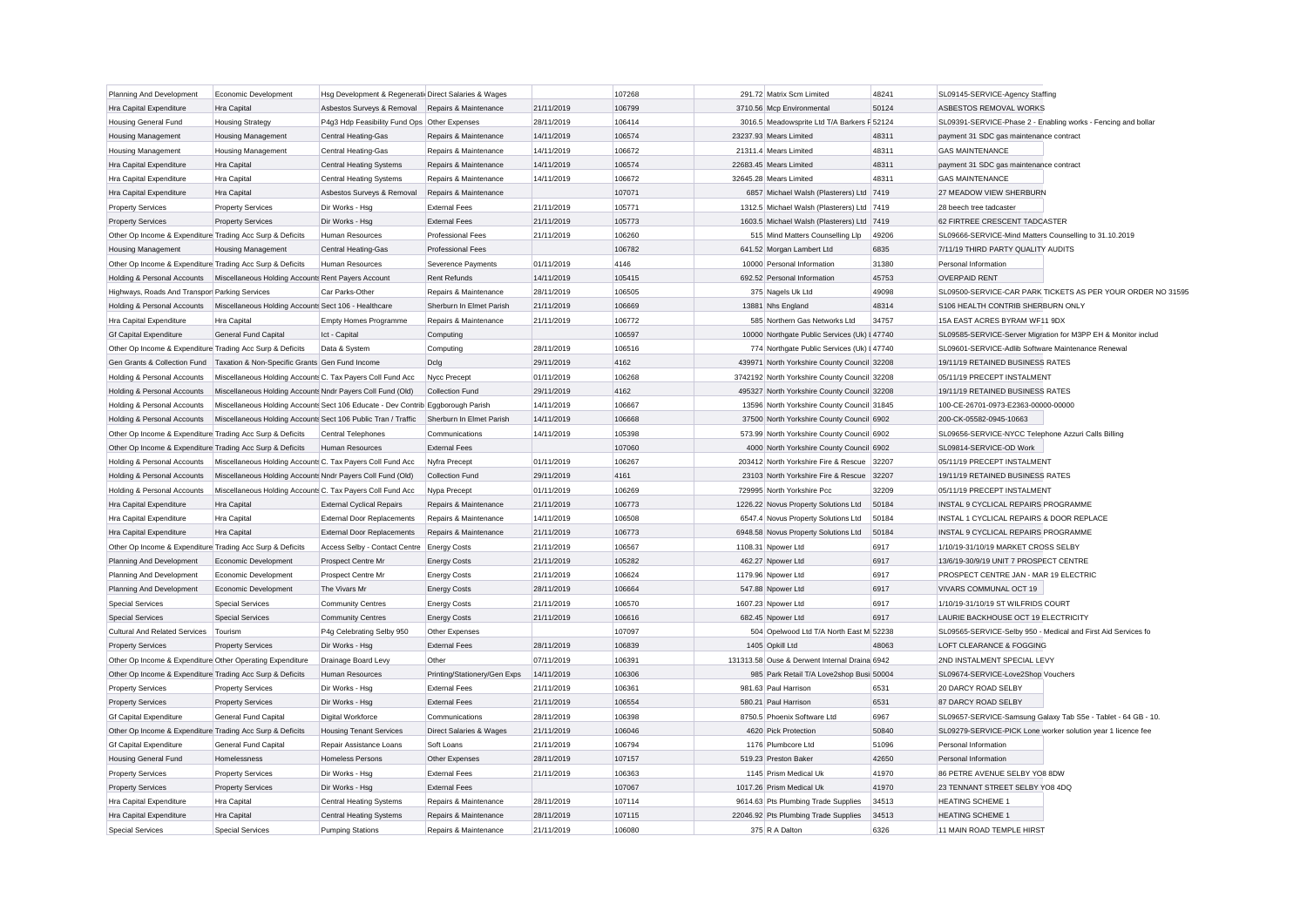| <b>Special Services</b>                                   | Special Services                                                                | <b>Pumping Stations</b>                           | Repairs & Maintenance        |            | 107057 | 498.47 R A Dalton                            | 6326  | LABURNUM GROVE STILLINGFLEET YO19 6SL                      |                                                               |
|-----------------------------------------------------------|---------------------------------------------------------------------------------|---------------------------------------------------|------------------------------|------------|--------|----------------------------------------------|-------|------------------------------------------------------------|---------------------------------------------------------------|
| <b>Environmental Services</b>                             | <b>Waste Collection</b>                                                         | Refuse Collection General                         | <b>External Fees</b>         | 28/11/2019 | 107101 | 320 Rapide Reprographics Limited             | 34551 | CONFIDENTIAL WASTE SACKS                                   |                                                               |
| Other Op Income & Expenditure Trading Acc Surp & Deficits |                                                                                 | lct                                               | <b>Professional Fees</b>     | 21/11/2019 | 106281 | 400 Razorblue Ltd                            | 27684 | SL08488-SERVICE-Managed IT Support 19/20                   |                                                               |
| <b>Property Services</b>                                  | <b>Property Services</b>                                                        | Dir Works - Hsg                                   | <b>External Fees</b>         |            | 106813 | 500 Rdh Scaffolding                          | 7036  | SUPPLY/ERECT SCAFFOLD ROOF REPAIRS                         |                                                               |
| <b>Gf Capital Expenditure</b>                             | General Fund Capital                                                            | <b>Disabled Facilities Grants</b>                 | Misc Income                  | 14/11/2019 | 106535 | 2666.24 Rdv Contracting Ltd                  | 50039 | Personal Information                                       |                                                               |
| <b>Gf Capital Expenditure</b>                             | <b>General Fund Capital</b>                                                     | <b>Disabled Facilities Grants</b>                 | Soft Loans                   | 07/11/2019 | 106304 | 11794 Rdy Contracting Ltd                    | 50039 | Personal Information                                       |                                                               |
| <b>Gf Capital Expenditure</b>                             | General Fund Capital                                                            | <b>Disabled Facilities Grants</b>                 | Soft Loans                   | 14/11/2019 | 106535 | 3948.76 Rdv Contracting Ltd                  | 50039 | Personal Information                                       |                                                               |
| <b>Gf Capital Expenditure</b>                             | General Fund Capital                                                            | <b>Disabled Facilities Grants</b>                 | Soft Loans                   | 28/11/2019 | 106992 | 5348 Rdv Contracting Ltd                     | 50039 | Personal Information                                       |                                                               |
| <b>Cultural And Related Services</b>                      | Open Spaces                                                                     | Community Parks & Open Spac Repairs & Maintenance |                              | 28/11/2019 | 106525 | 1900 Red Industries                          | 52100 | HERBICIDE SPRAYING & MONITORING PROGRAMM                   |                                                               |
| Planning And Development                                  | Development Control                                                             | Development Management                            | Misc Income                  | 21/11/2019 | 106126 | 7221.75 Richard Wood Associates Ltd          | 48516 |                                                            | SL09650-SERVICE-Consultancy support for Gascoigne Wood Inquir |
| <b>Housing General Fund</b>                               | Homelessness                                                                    | <b>Homeless Persons</b>                           | Other Expenses               | 21/11/2019 | 106900 | 540 Rosebud Enterprises                      | 43469 | Personal Information                                       |                                                               |
| <b>Housing General Fund</b>                               | Homelessness                                                                    | <b>Homeless Persons</b>                           | Other Expenses               | 28/11/2019 | 107155 | 275 Rosebud Enterprises                      | 43469 | Personal Information                                       |                                                               |
| Central Services To The Public Elections                  |                                                                                 | Register Of Electors                              | Communications               |            | 106897 | 482.33 Royal Mail Group Plc                  | 7100  | response plus service                                      |                                                               |
| Other Op Income & Expenditure Trading Acc Surp & Deficits |                                                                                 | Postage Account                                   | Communications               | 28/11/2019 | 106506 | 1214.28 Roval Mail Group Plc                 | 7100  | <b>1ST CLASS POST</b>                                      |                                                               |
| Other Op Income & Expenditure Trading Acc Surp & Deficits |                                                                                 | <b>Housing Tenant Services</b>                    | Direct Salaries & Wages      | 14/11/2019 | 105527 | 561.6 Ryedale District Council               | 7105  | SL09619-SERVICE-lone worker                                |                                                               |
| <b>Environmental Services</b>                             | Recycling                                                                       | Recycling                                         | <b>External Fees</b>         | 21/11/2019 | 106084 | 621.3 Ryedale Organics Ltd                   | 6694  | week 43 GREENWASTE                                         |                                                               |
| <b>Environmental Services</b>                             | Recycling                                                                       | Recycling                                         | <b>External Fees</b>         |            | 106572 | 620.92 Ryedale Organics Ltd                  | 6694  | <b>WEEK 45 GREENWASTE</b>                                  |                                                               |
| Central Services To The Public Local Tax Collection       |                                                                                 | Council Tax Collection                            | <b>External Fees</b>         | 08/11/2019 | 4153   | 734.02 Santander                             | 6052  | OCT 2019 COUNCIL TAX PAYMENTS                              |                                                               |
| <b>Housing Management</b>                                 | <b>Housing Management</b>                                                       | <b>Rent Project</b>                               | <b>External Fees</b>         | 08/11/2019 | 4154   | 528.33 Santander                             | 6052  | OCT 2019 HOUSE & GARAGE RENTS                              |                                                               |
| Central Services To The Public Elections                  |                                                                                 | Elections                                         | Other Expenses               | 21/11/2019 | 106860 | 288 Saxton Village Hall                      | 46783 | HIRE OF HALL                                               |                                                               |
|                                                           | Gen Grants & Collection Fund   Taxation & Non-Specific Grants   Gen Fund Income |                                                   | Dclg                         | 29/11/2019 | 4163   | 679511 Scarborough Borough Council           | 7122  | NOV 2019 POOLING PAYMENT                                   |                                                               |
| Other Op Income & Expenditure Other Operating Expenditure |                                                                                 | Drainage Board Levy                               | Other                        | 07/11/2019 | 106390 | 499882 Selby Area Internal Drainage Bc 7140  |       | 2ND INSTALMENT SPECIAL LEVY                                |                                                               |
| <b>Property Services</b>                                  | <b>Property Services</b>                                                        | Dir Works - Hsg                                   | Equip/Furniture/Materials    | 21/11/2019 | 106115 | 310 Selby Carpet Depot                       | 7148  |                                                            | SL09610-SERVICE-SUPPLY AND FIT CUSHION FLOORING TO KITCHEN DI |
| Cultural And Related Services                             | Tourism                                                                         | P4g Celebrating Selby 950                         | Other Expenses               |            | 107045 | 300 Selby College                            | 7143  | SL09580-SERVICE-Selby 950 - Catering for Pilgrim VIP event |                                                               |
| Planning And Development                                  | <b>Community Development</b>                                                    | Community Engagement Forum External Fees          |                              | 28/11/2019 | 107168 | 1333.32 Selby District Avs                   | 7159  |                                                            | SL09821-SERVICE-CEF Support - October and November 2019       |
| Central Services To The Public                            | Elections                                                                       | <b>District Election</b>                          | Other Expenses               | 07/11/2019 | 105514 | 347.5 Selby District Council                 | 7151  | DELIVERY AND COLLECTION OF BOOTHS                          |                                                               |
| Central Services To The Public Elections                  |                                                                                 | <b>District Election</b>                          | Printing/Stationery/Gen Exps | 07/11/2019 | 105514 | 347.5 Selby District Council                 | 7151  | DELIVERY AND COLLECTION OF BOOTHS                          |                                                               |
| <b>Housing Management</b>                                 | <b>Housing Management</b>                                                       | Ousegate Hostel                                   | Other Expenses               | 21/11/2019 | 105637 | 872.96 Selby District Council                | 7151  | C TAX OCT 2019 LODGES AND VOIDS                            |                                                               |
| <b>Property Services</b>                                  | <b>Property Services</b>                                                        | Dir Works - Hsg                                   | Other Expenses               | 21/11/2019 | 105637 | 2079.34 Selby District Council               | 7151  | C TAX OCT 2019 LODGES AND VOIDS                            |                                                               |
| Holding & Personal Accounts                               | Miscellaneous Holding Accounts Sect 106 Ros - Dev Contrib                       |                                                   | Selby Town                   | 28/11/2019 | 107136 | 995 Selby Town Council                       | 7184  | 2009/0430/FUL 2ND PAYMENT PICNIC TABLE                     |                                                               |
| Holding & Personal Accounts                               | Miscellaneous Holding Accounts Sect 106 Ros - Dev Contrib                       |                                                   | Selby Town                   | 28/11/2019 | 107137 | 670.31 Selby Town Council                    | 7184  | 2009/0430/FUL 1ST PAYMENT HERITAGE BINS                    |                                                               |
| <b>Environmental Services</b>                             | <b>Street Cleansing</b>                                                         | <b>Street Cleansing</b>                           | <b>External Fees</b>         | 07/11/2019 | 106051 | 500 S & G Taperell                           | 7303  | SEPT 2019 RENTAL OF SKIPS                                  |                                                               |
| <b>Environmental Services</b>                             | <b>Street Cleansing</b>                                                         | Street Cleansing                                  | <b>External Fees</b>         | 28/11/2019 | 106560 | 1100 S & G Taperell                          | 7303  | OCT 2019 SKIP HIRE/SWEEPER SKIPS                           |                                                               |
| <b>Housing Management</b>                                 | <b>Housing Management</b>                                                       | Estate Man. Costs                                 | Other Expenses               | 14/11/2019 | 106532 | 360 S & G Taperell                           | 7303  | SL09202-SERVICE-skip hire for 27 Carr Street inc licence   |                                                               |
| <b>Property Services</b>                                  | <b>Property Services</b>                                                        | Dir Works - Hsg                                   | <b>External Fees</b>         | 28/11/2019 | 106559 | 2464.2 S & G Taperell                        | 7303  | OCT 2019 SKIP HIRE                                         |                                                               |
| Central Services To The Public                            | Elections                                                                       | Elections                                         | Other Expenses               |            | 106605 | 1690 Shaw & Sons Ltd                         | 7192  | SL09680-SERVICE-100 Sundry packs Election 12.12.19         |                                                               |
| Hra Capital Expenditure                                   | Hra Capital                                                                     | Aids & Adaptions Programme                        | Repairs & Maintenance        |            | 106781 | 2785 Sherwood Property Building Ser 35336    |       | Personal Information                                       |                                                               |
| Hra Capital Expenditure                                   | Hra Capital                                                                     | Sheltered Homes Adaption                          | Repairs & Maintenance        | 21/11/2019 | 106297 | 1485 Sherwood Property Building Ser 35336    |       | Personal Information                                       |                                                               |
| Hra Capital Expenditure                                   | Hra Capital                                                                     | Sheltered Homes Adaption                          | Repairs & Maintenance        | 28/11/2019 | 106852 | 2565 Sherwood Property Building Ser 35336    |       | Personal Information                                       |                                                               |
| <b>Property Services</b>                                  | <b>Property Services</b>                                                        | Dir Works - Hsg                                   | <b>External Fees</b>         | 21/11/2019 | 106296 | 350 Sherwood Property Building Ser 35336     |       | 81 CHARLES STREET SELBY YO8 4YG                            |                                                               |
| <b>Property Services</b>                                  | <b>Property Services</b>                                                        | Dir Works - Hsa                                   | <b>External Fees</b>         | 21/11/2019 | 106298 | 1640 Sherwood Property Building Ser 35336    |       | 8 EAST BANK SHERBURN IN ELMET LS25 6BX                     |                                                               |
| <b>Property Services</b>                                  | <b>Property Services</b>                                                        | Dir Works - Hsg                                   | <b>External Fees</b>         | 28/11/2019 | 106851 | 485 Sherwood Property Building Ser 35336     |       | 25 LAURIE BACKHOUSE COURT SELBY YO8 9AQ                    |                                                               |
| Hra Capital Expenditure                                   | Hra Capital                                                                     | Fencing Programme                                 | Repairs & Maintenance        | 28/11/2019 | 107158 | 9822 Simon Calvert Contractors Ltd           | 44422 | INSTAL 5 FENCING CONTRACT                                  |                                                               |
| <b>Housing General Fund</b>                               | <b>Housing Strategy</b>                                                         | P4g3 Hdp Feasibility Fund Ops Other Expenses      |                              | 28/11/2019 | 106528 | 365.33 Softcat Plc                           | 31771 | SL09686-SERVICE-single user licence AutoCad LT2019         |                                                               |
| Planning And Development                                  | Development Control                                                             | Development Management                            | Printing/Stationery/Gen Exps | 21/11/2019 | 106128 | 1316.67 South Milford Hotel                  | 52216 |                                                            | SL09652-SERVICE-Hire of Conference Rooms and refreshments     |
| <b>Housing General Fund</b>                               | <b>Housing Strategy</b>                                                         | Pfi Scheme (Housing)                              | Other Expenses               | 28/11/2019 | 106360 | 36863.48 South Yorkshire Housing Ass Lt 7239 |       | OCT 2019 UNITARY CHARGE                                    |                                                               |
| <b>Environmental Services</b>                             | <b>Trade Waste</b>                                                              | <b>Clinical Waste</b>                             | <b>External Fees</b>         | 28/11/2019 | 106522 | 406.14 Srcl Ltd                              | 7251  | OCT 2019 HAZ SHARPS WASTE                                  |                                                               |
| <b>Gf Capital Expenditure</b>                             | General Fund Capital                                                            | <b>Disabled Facilities Grants</b>                 | Soft Loans                   | 07/11/2019 | 106305 | 13300 Stiltz Lifts                           | 52289 | Personal Information                                       |                                                               |
| <b>Housing General Fund</b>                               | <b>Housing Strategy</b>                                                         | P4g Making Our Assets Work                        | Other Expenses               | 21/11/2019 | 106675 | 5500 Thalweg Ltd                             | 51294 |                                                            | SL09758-SERVICE-Fraser Neasham Consultancy fees - Oct '19 thr |
| <b>Housing Management</b>                                 | <b>Housing Management</b>                                                       | Resource Accounting                               | Other Expenses               | 07/11/2019 | 106353 | 3825 The Housing Ombudsman                   | 40788 | SL09678-SERVICE-Housing Ombudsman                          |                                                               |
| <b>Environmental Services</b>                             | Recycling                                                                       | Recycling                                         | <b>External Fees</b>         | 07/11/2019 | 106254 | 731.1 The Maltings Organic Treatmen 35116    |       | GREENWASTE W/E 13.10.19                                    |                                                               |
| <b>Environmental Services</b>                             | Recycling                                                                       | Recycling                                         | <b>External Fees</b>         | 07/11/2019 | 106255 | 1003.5 The Maltings Organic Treatmen 35116   |       | GREENWASTE W/E 27.10.19                                    |                                                               |
| <b>Environmental Services</b>                             | Recycling                                                                       | Recycling                                         | <b>External Fees</b>         | 07/11/2019 | 106256 | 1497 The Maltings Organic Treatmen 35116     |       | GREENWASTE W/E 20.10.19                                    |                                                               |
|                                                           |                                                                                 |                                                   |                              |            |        |                                              |       |                                                            |                                                               |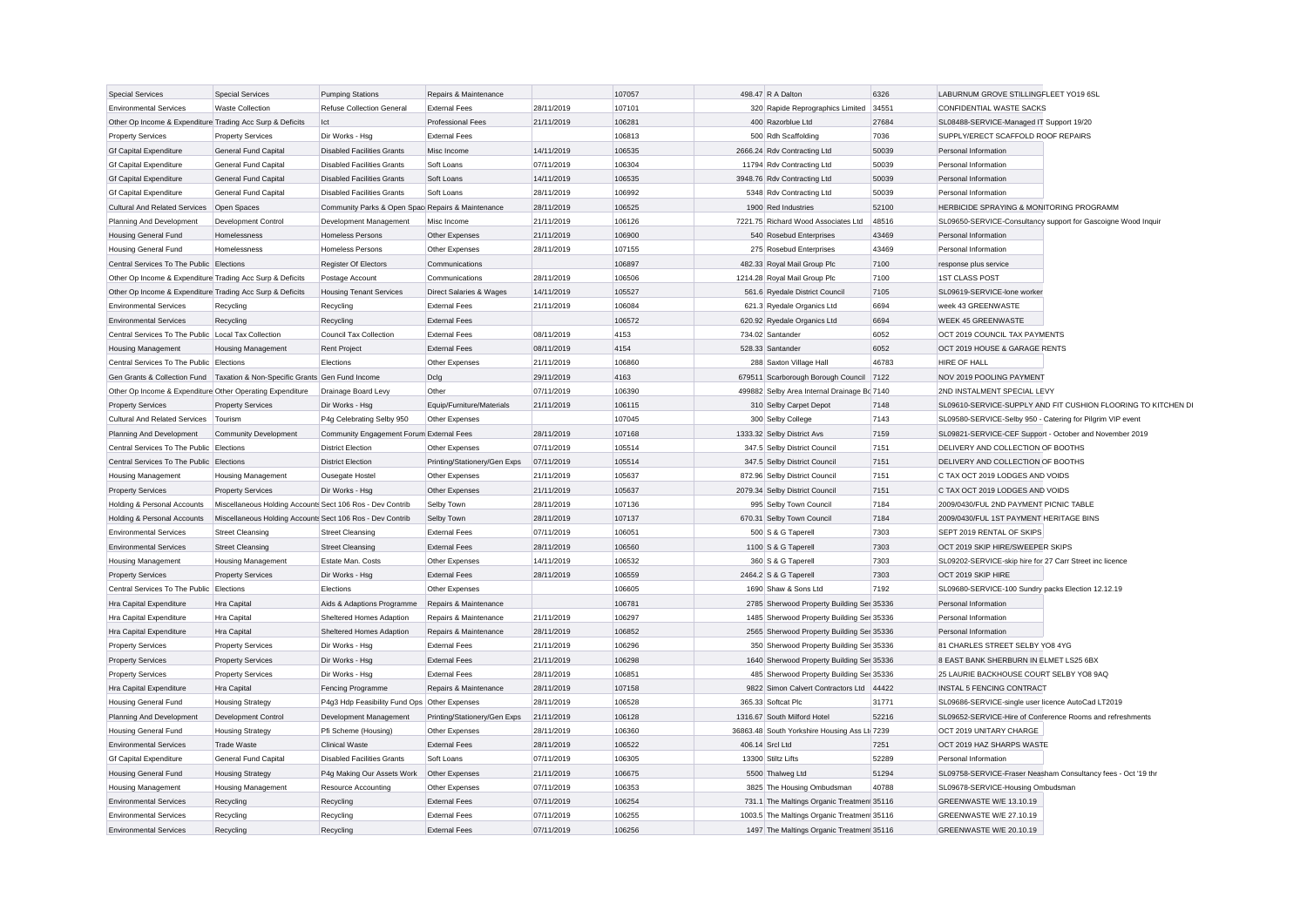| <b>Environmental Services</b>                             | Recycling                    | Recycling                      | <b>External Fees</b>                    | 07/11/2019               | 106257 | 1628.8 The Maltings Organic Treatmen 35116     |                | <b>STREET RESIDUE</b>                                                                                          |
|-----------------------------------------------------------|------------------------------|--------------------------------|-----------------------------------------|--------------------------|--------|------------------------------------------------|----------------|----------------------------------------------------------------------------------------------------------------|
| <b>Environmental Services</b>                             | Recycling                    | Recycling                      | <b>External Fees</b>                    | 14/11/2019               | 106557 | 891.3 The Maltings Organic Treatmen 35116      |                | 29/10-31/10 GREENWASTE                                                                                         |
| <b>Environmental Services</b>                             | Recycling                    | Recycling                      | <b>External Fees</b>                    | 21/11/2019               | 106783 | 1639.5 The Maltings Organic Treatmen 35116     |                | W/E 10/10/19 GREENWASTE                                                                                        |
| Planning And Development                                  | <b>Community Development</b> | Eastern Cef                    | Other Expenses                          | 07/11/2019               | 106349 | 5000 Thorganby Village Hall                    | 7323           | CEF GRANT FOR FLOOR REPLACEMENT                                                                                |
| Planning And Development                                  | <b>Development Control</b>   | Development Management         | Advertising                             | 21/11/2019               | 106278 | 304.82 Tmp (Uk) Ltd                            | 5101           | SL09604-SERVICE-Advert - Pontefract & Castleford Express 31/1                                                  |
| Planning And Development                                  | <b>Development Control</b>   | Development Management         | Advertising                             | 21/11/2019               | 106279 | 304.82 Tmp (Uk) Ltd                            | 5101           | SL09604-SERVICE-Advert - The Press 31/10/19                                                                    |
| Planning And Development                                  | Development Control          | Development Management         | Advertising                             | 21/11/2019               | 106280 | 480.97 Tmp (Uk) Ltd                            | 5101           | SL09604-SERVICE-Advert - The Press 31/10/19                                                                    |
| <b>Housing General Fund</b>                               | Homelessness                 | <b>Homeless Persons</b>        | Other Expenses                          | 07/11/2019               | 106413 | 525 Tmw Ltd                                    | 48203          | Personal Information                                                                                           |
| <b>Cultural And Related Services</b>                      | Tourism                      | P4g3 Tourism & Culture         | Other Expenses                          | 28/11/2019               | 106510 | 500 Tourism South East                         | 51190          | SL09079-SERVICE-Economic Impact of Tourism Cambridge Model 20                                                  |
| <b>Environmental Services</b>                             | Regulatory Servics - Eh      | Dog Warden                     | Other Establishments                    | 14/11/2019               | 106290 | 500 Turners Garage Ltd                         | 47255          | <b>VAN REPAIR</b>                                                                                              |
| Hra Other                                                 | Financing & Invest Inc & Exp | External Interest Payable      | Other Expenses                          | 29/11/2019               | 4165   | 285512.5 Ubs Investment Bank                   | 22297          | 19/11/19 HALF YEARLY INVESTMENT                                                                                |
| <b>Property Services</b>                                  | <b>Property Services</b>     | Dir Works - Hsc                | <b>Running Costs</b>                    | 21/11/2019               | 106581 | 778.18 Uk Fuels Ltd                            | 7373           | 21/10 - 26/10 DIESEL                                                                                           |
| <b>Property Services</b>                                  | <b>Property Services</b>     | Dir Works - Hsg                | <b>Running Costs</b>                    | 21/11/2019               | 106771 | 1017.16 Uk Fuels Ltd                           | 7373           | <b>FUEL SERVICE</b>                                                                                            |
| <b>Property Services</b>                                  | <b>Property Services</b>     | Dir Works - Hsg                | <b>Running Costs</b>                    | 21/11/2019               | 106802 | 734.79 Uk Fuels Ltd                            | 7373           | fuel                                                                                                           |
| <b>Property Services</b>                                  | <b>Property Services</b>     | Dir Works - Hsg                | <b>Running Costs</b>                    | 28/11/2019               | 107040 | 675.28 Uk Fuels Ltd                            | 7373           | <b>FUEL SERVICES</b>                                                                                           |
| <b>Property Services</b>                                  | <b>Property Services</b>     | Dir Works - Hsg                | <b>Running Costs</b>                    | 28/11/2019               | 107154 | 668.35 Uk Fuels Ltd                            | 7373           | <b>FUEL SERVICES</b>                                                                                           |
| <b>Cultural And Related Services</b>                      | Tourism                      | P4g Celebrating Selby 950      | Other Expenses                          | 28/11/2019               | 107098 | 395 Vehicles For Change T/A Mobild 52018       |                | SL09566-SERVICE-Selby 950 Pilgrim- provision of changing plac                                                  |
| <b>Environmental Services</b>                             | Regulatory Servics - Eh      | Taxi & Hire Licences           | <b>Running Costs</b>                    | 07/11/2019               | 106316 | 1137.5 Watsons                                 | 7429           | OCT 2019 TAXI TESTS                                                                                            |
| <b>Housing General Fund</b>                               | <b>Housing Strategy</b>      | P4g3 Olympia Park              | Other Expenses                          | 07/11/2019               | 105037 | 10734.5 Weightmans Llp                         | 43757          | SL09664-SERVICE-Olympia Park Legal Services                                                                    |
|                                                           |                              |                                |                                         |                          | 105038 |                                                |                |                                                                                                                |
| <b>Housing General Fund</b>                               | <b>Housing Strategy</b>      | P4g3 Olympia Park              | Other Expenses<br>Other Expenses        | 07/11/2019<br>07/11/2019 | 105039 | 2108.5 Weightmans Llp                          | 43757<br>43757 | SL08770-SERVICE-Olympia Park Legal Advice - CPO                                                                |
| <b>Housing General Fund</b>                               | <b>Housing Strategy</b>      | P4g3 Olympia Park              | Other Expenses                          |                          | 105043 | 635.5 Weightmans Llp<br>1131.5 Weightmans Llp  | 43757          | SL08770-SERVICE-Olympia Park Legal Advice - Project Support<br>SL08770-SERVICE-Olympia Park Legal Advice - CPO |
| <b>Housing General Fund</b>                               | <b>Housing Strategy</b>      | P4g3 Olympia Park              |                                         | 07/11/2019               |        |                                                |                |                                                                                                                |
| <b>Housing General Fund</b>                               | <b>Housing Strategy</b>      | P4g3 Olympia Park              | Other Expenses                          | 07/11/2019               | 105077 | 945.5 Weightmans Llp                           | 43757          | SL08770-SERVICE-Olympia Park Legal Advice - CPO                                                                |
| Central Services To The Public Local Tax Collection       |                              | <b>Council Tax Collection</b>  | Communications                          | 28/11/2019               | 106827 | 307.57 Whistl                                  | 7335           | POSTAGE                                                                                                        |
| Other Op Income & Expenditure Trading Acc Surp & Deficits |                              | Postage Account                | Communications                          | 07/11/2019               | 106103 | 801.95 Whistl                                  | 7335           | postage                                                                                                        |
| Other Op Income & Expenditure Trading Acc Surp & Deficits |                              | Postage Account                | Communications                          | 07/11/2019               | 106318 | 918.72 Whistl                                  | 7335           | WEEK 44 2019 POST COLLECTION                                                                                   |
| Other Op Income & Expenditure Trading Acc Surp & Deficits |                              | Postage Account                | Communications                          | 14/11/2019               | 106556 | 728.81 Whistl                                  | 7335           | WEEK 45 2019 POST COLLECTION                                                                                   |
| Other Op Income & Expenditure Trading Acc Surp & Deficits |                              | Postage Account                | Communications                          | 28/11/2019               | 106828 | 5042.37 Whistl                                 | 7335           | <b>POSTAGE</b>                                                                                                 |
| Other Op Income & Expenditure Trading Acc Surp & Deficits |                              | Postage Account                | Communications                          | 28/11/2019               | 107100 | 1027.35 Whistl                                 | 7335           | WEEK 47 2019 POST COLLECTION                                                                                   |
| <b>Housing General Fund</b>                               | Homelessness                 | <b>Homeless Persons</b>        | Other Expenses                          | 28/11/2019               | 107156 | 450 Whitegates Estate Agents                   | 51859          | Personal Information                                                                                           |
| Highways, Roads And Transpor Parking Services             |                              | Car Parks Pay & Dis            | Misc Income                             | 28/11/2019               | 105844 | 6462.44 Wigan Leisure & Culture Trust 7447     |                | APRIL-AUG 2019 SUMMIT CPARK COSTS                                                                              |
| <b>Housing General Fund</b>                               | <b>Housing Strategy</b>      | P4g Making Our Assets Work     | Other Expenses                          | 07/11/2019               | 105270 | 21670 Wsp Uk Ltd                               | 45387          | SL09642-SERVICE-Bondgate Selby ground investigation report                                                     |
| Planning And Development                                  | <b>Planning Policy</b>       | Dev. Policy Serv. (Plan Selby) | <b>Professional Fees</b>                | 21/11/2019               | 105256 | 7550 Wsp Uk Ltd                                | 45387          | SL08038-SERVICE-Tadcaster TC traffic and car parking study                                                     |
| <b>Environmental Services</b>                             | <b>Street Cleansing</b>      | <b>Litter Bins</b>             | Cleaning & Domestic Supplies 28/11/2019 |                          | 106273 | 1109.86 Wybone Ltd                             | 7471           | SL09378-S1611001-STREET LITTER BIN                                                                             |
| <b>Environmental Services</b>                             | <b>Street Cleansing</b>      | <b>Litter Bins</b>             | Cleaning & Domestic Supplies            |                          | 106578 | 687.97 Wybone Ltd                              | 7471           | SL09519-S1611001-STREET LITTER BIN                                                                             |
| <b>Environmental Services</b>                             | <b>Street Cleansing</b>      | <b>Litter Bins</b>             | Cleaning & Domestic Supplies            |                          | 107138 | 384.11 Wybone Ltd                              | 7471           | SL09519-S1611001-STREET LITTER BIN                                                                             |
| <b>Property Services</b>                                  | <b>Property Services</b>     | Dir Works - Hsg                | Other Expenses                          | 28/11/2019               | 107120 | 1290 Yorkshire Energy Assessments 46025        |                | <b>VARIOUS EPCS</b>                                                                                            |
| <b>Property Services</b>                                  | <b>Property Services</b>     | Dir Works - Hsg                | Other Expenses                          | 21/11/2019               | 106291 | 1514.86 Yorkshire Hygiene Supplies Ltd 45499   |                | OCT 2019 PROPERTY CLEANING                                                                                     |
| Other Op Income & Expenditure Trading Acc Surp & Deficits |                              | <b>Civic Centre</b>            | <b>Energy Costs</b>                     |                          | 107123 | 2598.61 York Teaching Hospital Facilitie: 7491 |                | OCT 2018 ELEC/GAS/WATER CHARGES SHARE                                                                          |
| Other Op Income & Expenditure Trading Acc Surp & Deficits |                              | Civic Centre                   | <b>Energy Costs</b>                     |                          | 107124 | 7487.59 York Teaching Hospital Facilitie: 7491 |                | NOV 2018 ELEC/GAS/WATER CHARGES SHAR                                                                           |
| Other Op Income & Expenditure Trading Acc Surp & Deficits |                              | Civic Centre                   | <b>Energy Costs</b>                     |                          | 107125 | 9238.49 York Teaching Hospital Facilitie: 7491 |                | DEC 18-MAR19 ELEC/GAS/WATER CHARGES SHAR                                                                       |
| Other Op Income & Expenditure Trading Acc Surp & Deficits |                              | <b>Civic Centre</b>            | <b>Energy Costs</b>                     |                          | 107126 | 2571.83 York Teaching Hospital Facilitie: 7491 |                | APR 2019 ELEC/GAS/WATER CHARGES SHAR                                                                           |
| Other Op Income & Expenditure Trading Acc Surp & Deficits |                              | Civic Centre                   | <b>Energy Costs</b>                     |                          | 107127 | 2717.7 York Teaching Hospital Facilitie: 7491  |                | MAY 2019 ELEC/GAS/WATER CHARGES SHAR                                                                           |
| Other Op Income & Expenditure Trading Acc Surp & Deficits |                              | Civic Centre                   | <b>Energy Costs</b>                     |                          | 107128 | 2762.48 York Teaching Hospital Facilitie: 7491 |                | JUNE 2019 ELEC/GAS/WATER CHARGES SHAR                                                                          |
| Other Op Income & Expenditure Trading Acc Surp & Deficits |                              | <b>Civic Centre</b>            | <b>Energy Costs</b>                     |                          | 107130 | 3543.71 York Teaching Hospital Facilitie: 7491 |                | AUG 2019 ELEC/GAS/WATER CHARGES SHAR                                                                           |
| Other Op Income & Expenditure Trading Acc Surp & Deficits |                              | Civic Centre                   | <b>Energy Costs</b>                     |                          | 107131 | 3117.92 York Teaching Hospital Facilitie: 7491 |                | SEPT 2019 ELEC/GAS/WATER CHARGES SHAR                                                                          |
| Other Op Income & Expenditure Trading Acc Surp & Deficits |                              | Civic Centre                   | <b>Water Services</b>                   |                          | 107123 | 380.73 York Teaching Hospital Facilitie: 7491  |                | OCT 2018 ELEC/GAS/WATER CHARGES SHARE                                                                          |
| Other Op Income & Expenditure Trading Acc Surp & Deficits |                              | <b>Civic Centre</b>            | <b>Water Services</b>                   |                          | 107124 | 433.76 York Teaching Hospital Facilitie: 7491  |                | NOV 2018 ELEC/GAS/WATER CHARGES SHAR                                                                           |
| Other Op Income & Expenditure Trading Acc Surp & Deficits |                              | Civic Centre                   | <b>Water Services</b>                   |                          | 107125 | 2675.15 York Teaching Hospital Facilitie: 7491 |                | DEC 18-MAR19 ELEC/GAS/WATER CHARGES SHAR                                                                       |
| Other Op Income & Expenditure Trading Acc Surp & Deficits |                              | Civic Centre                   | <b>Water Services</b>                   |                          | 107126 | 489.67 York Teaching Hospital Facilitie: 7491  |                | APR 2019 ELEC/GAS/WATER CHARGES SHAR                                                                           |
| Other Op Income & Expenditure Trading Acc Surp & Deficits |                              | Civic Centre                   | <b>Water Services</b>                   |                          | 107127 | 273.02 York Teaching Hospital Facilitie: 7491  |                | MAY 2019 ELEC/GAS/WATER CHARGES SHAR                                                                           |
| Other Op Income & Expenditure Trading Acc Surp & Deficits |                              | Civic Centre                   | <b>Water Services</b>                   |                          | 107128 | 307.31 York Teaching Hospital Facilitie: 7491  |                | JUNE 2019 ELEC/GAS/WATER CHARGES SHAR                                                                          |
| Other Op Income & Expenditure Trading Acc Surp & Deficits |                              | Civic Centre                   | <b>Water Services</b>                   |                          | 107130 | 281.23 York Teaching Hospital Facilitie: 7491  |                | AUG 2019 ELEC/GAS/WATER CHARGES SHAR                                                                           |
|                                                           |                              |                                |                                         |                          |        |                                                |                |                                                                                                                |